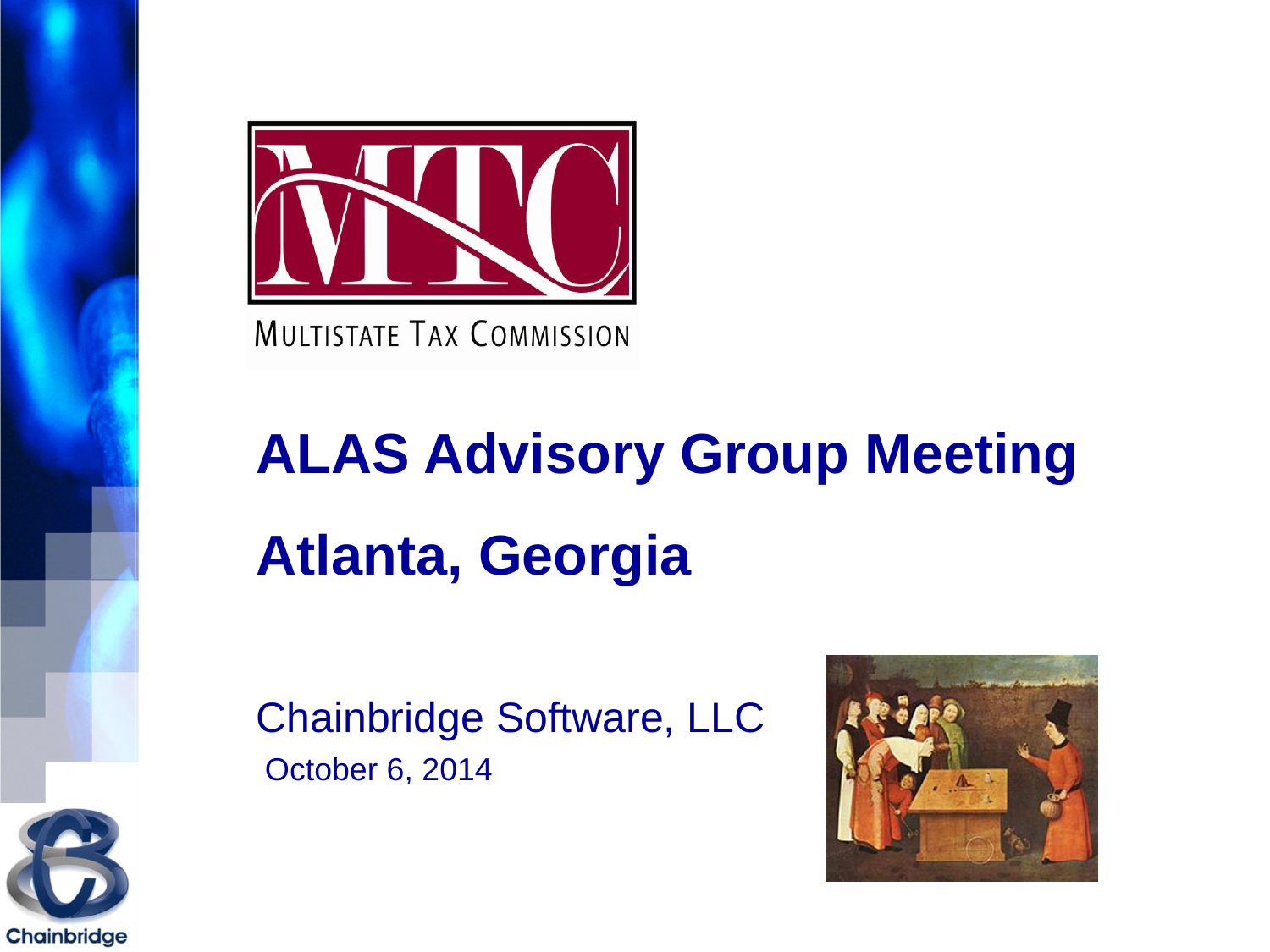#### **Overview**

- Our transfer pricing work
- Menu of products and services
- Responses to the MTC's questions

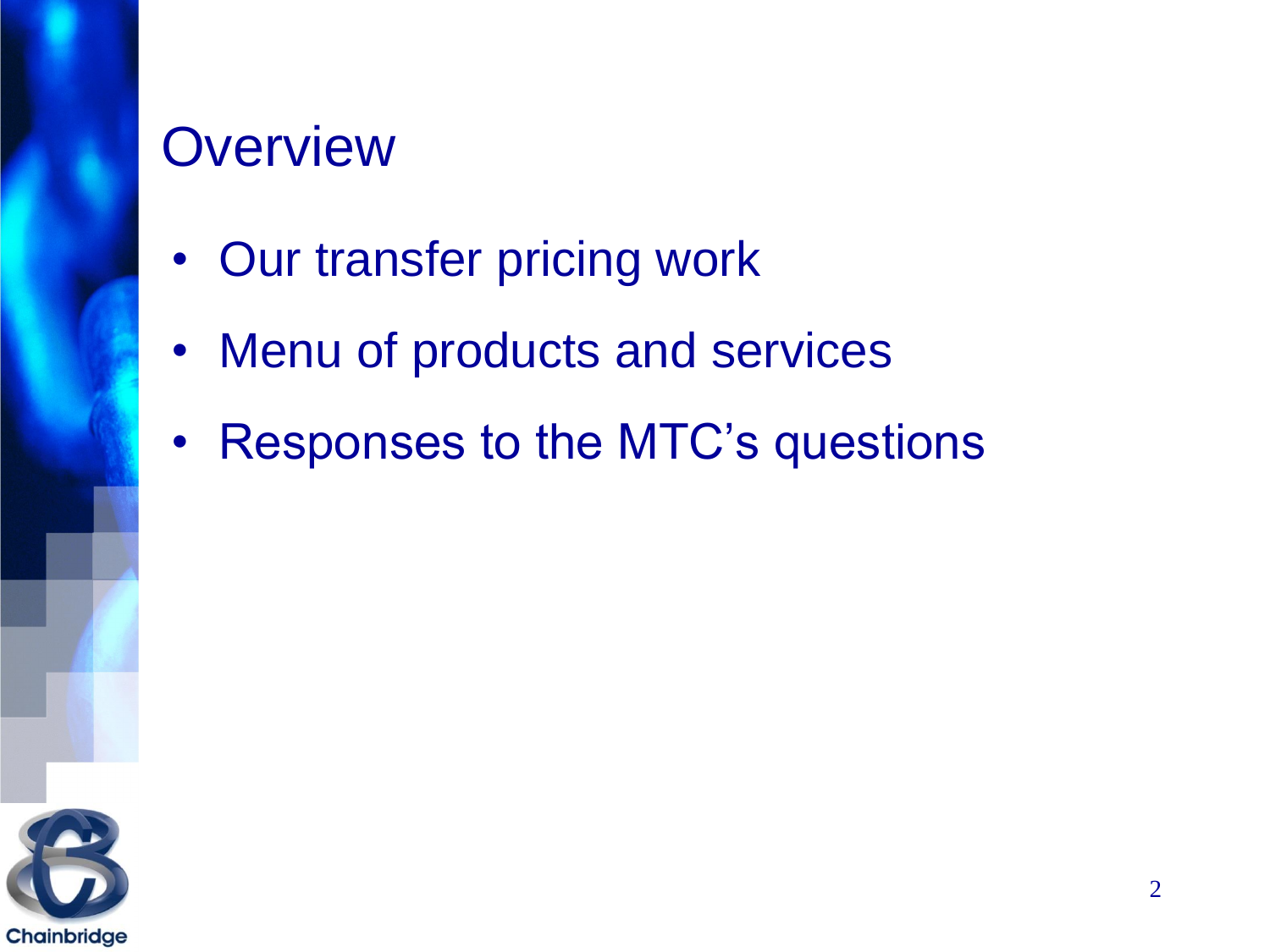# Our transfer pricing work

- Alabama
- Louisiana
- New Jersey
- District of Columbia
- Kentucky
- Connecticut

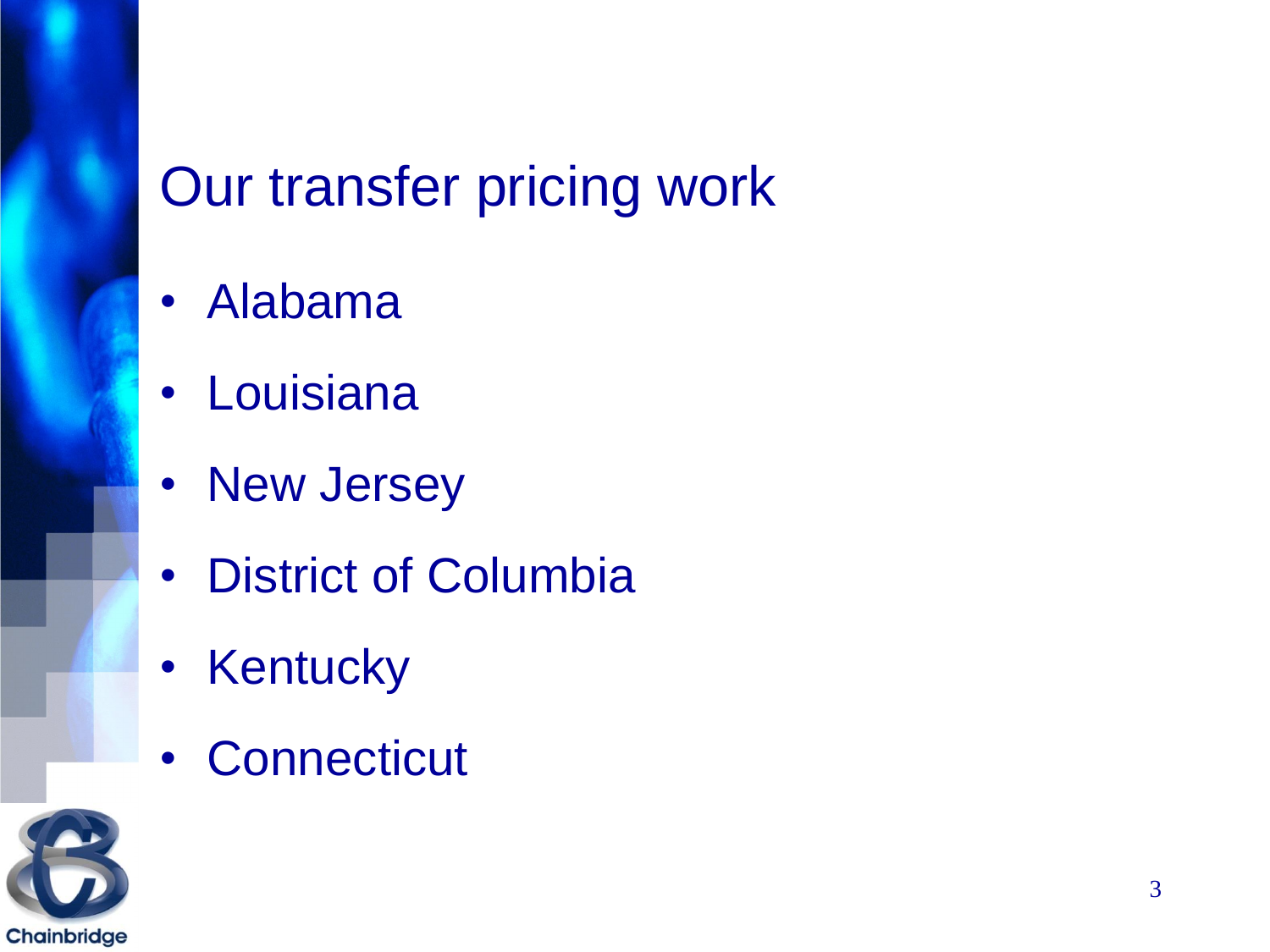# Applying IRC § 482 at the state level

- Most states have some legal authority to apply IRC § 482 – very few have none
- Maintain strict standards regarding the safeguarding of confidential taxpayer information
- Apply the federal regulations guiding the application of IRC § 482 explicitly
- "Different animal" than applying IRC § 482 at the federal/international level

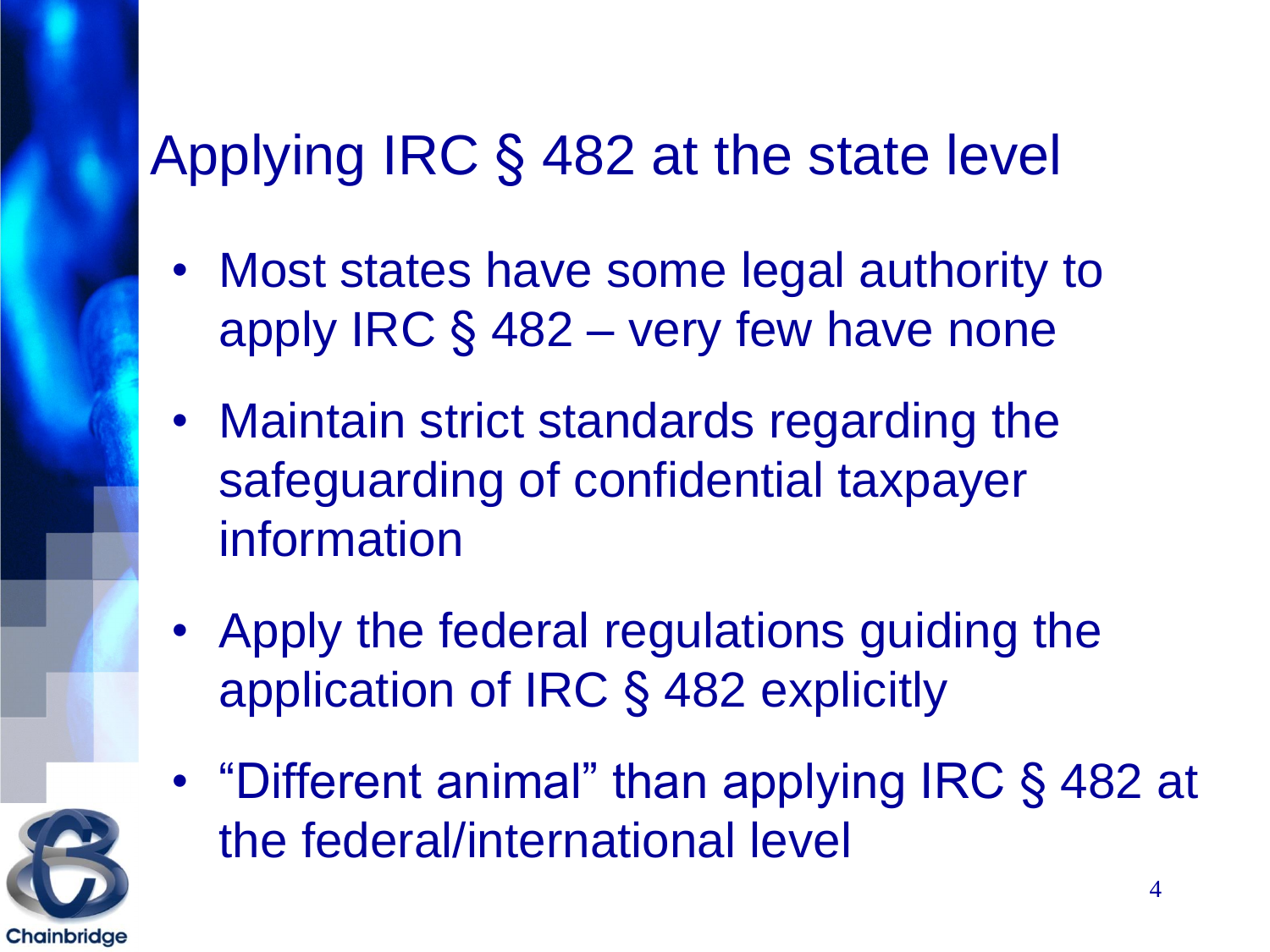# Menu of products and services

- General consulting
- IRC § 482 training
- Audit selection
- Executive Summary Analyses
- Economist Report generation
- Software delivery and training (ComplianceLinks)



• Audit support services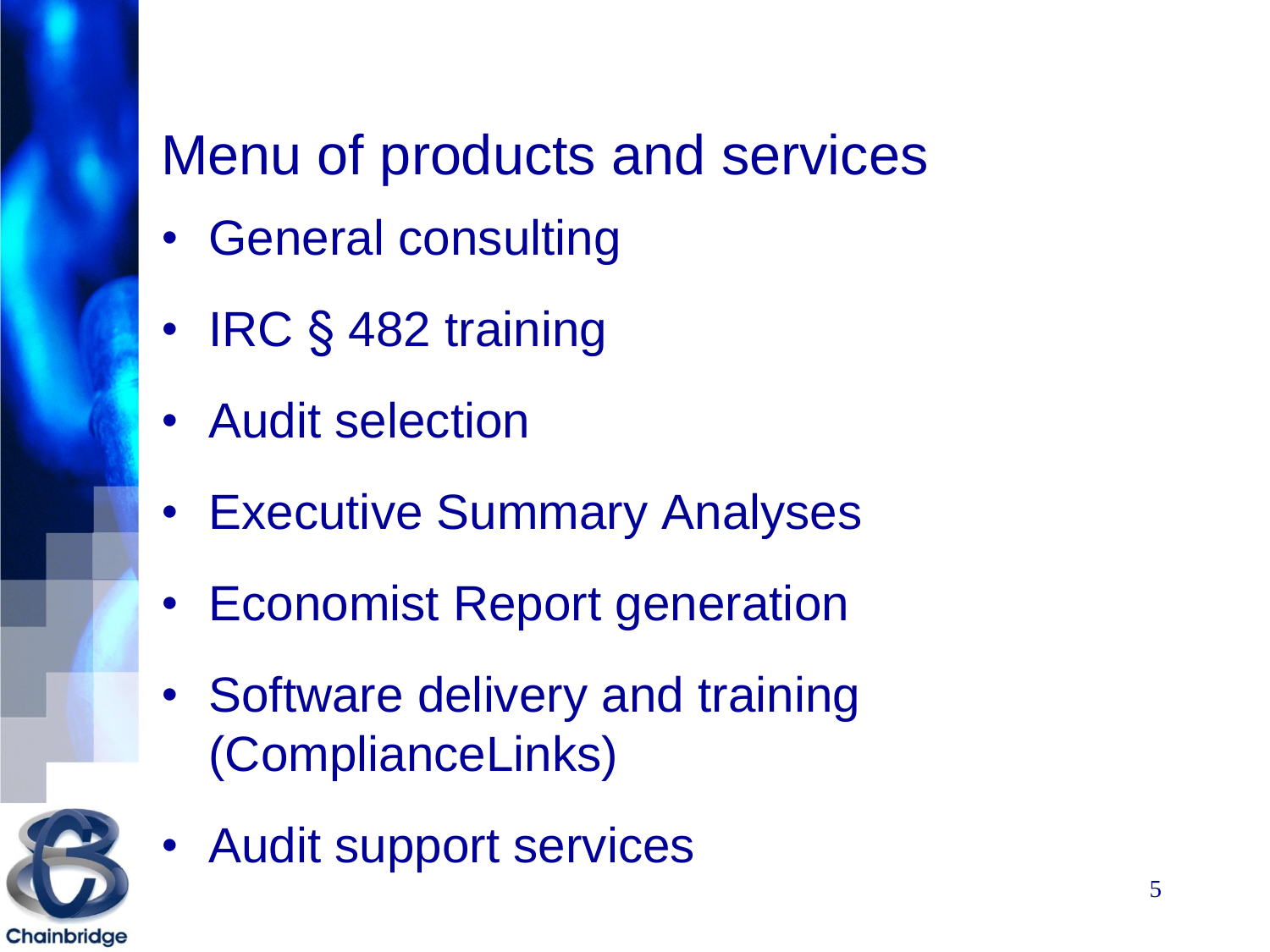# General consulting services

- Review transfer pricing studies
- Review APAs and assist states in developing their own APAs
- Provide general guidance for dealing with taxpayers
- Provide analyses to support (or not) addbacks and forced combinations
- Provide litigation support and expert witness reports and services

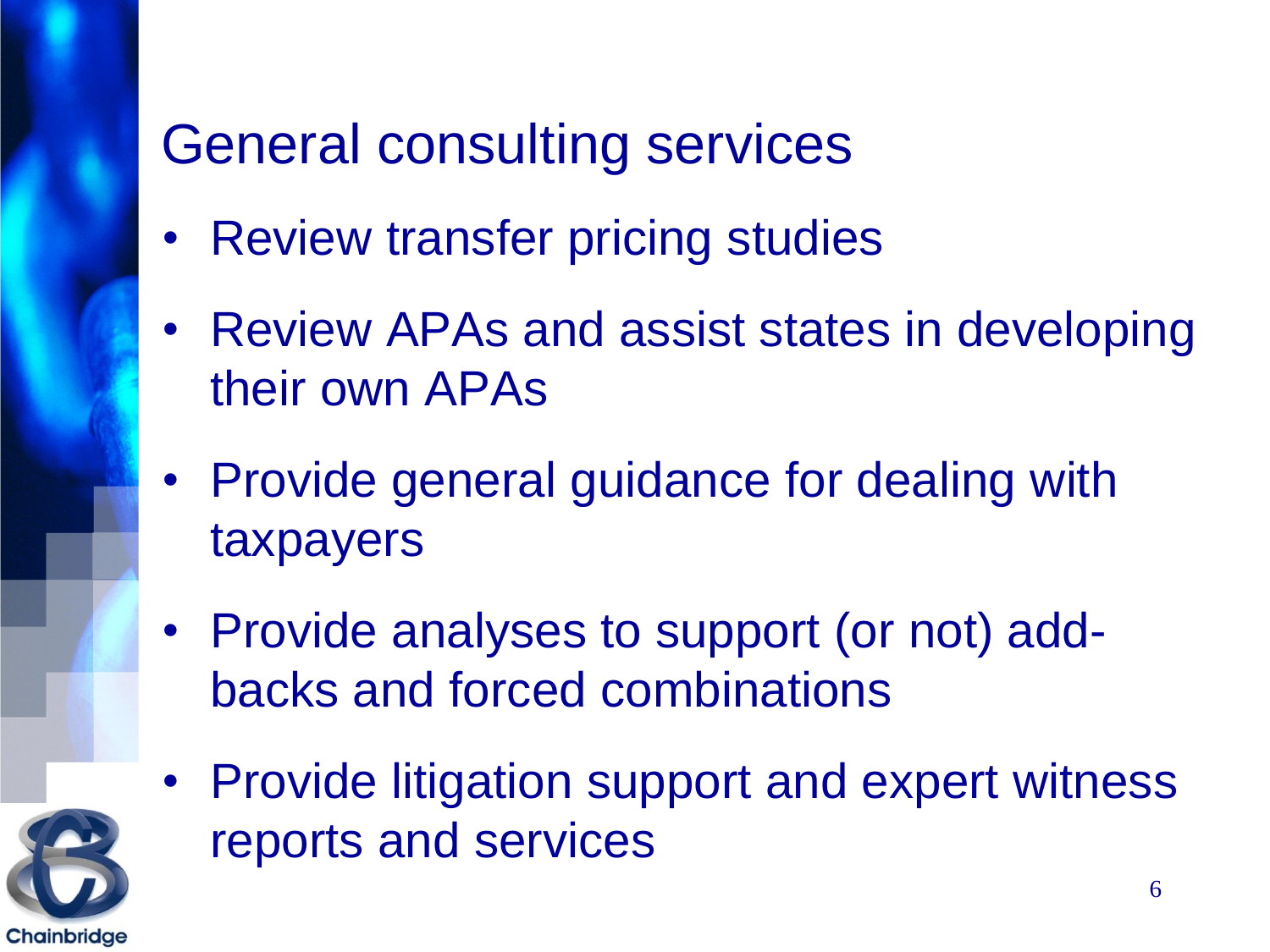# State level IRC § 482 training services

- In-person or on-line
- Simple translation of the federal regulations
- How are transfer prices reflected on state tax returns?
- Transfer pricing in the US states and the District of Columbia
- Relevant state statutes and regulations



• Applicable case law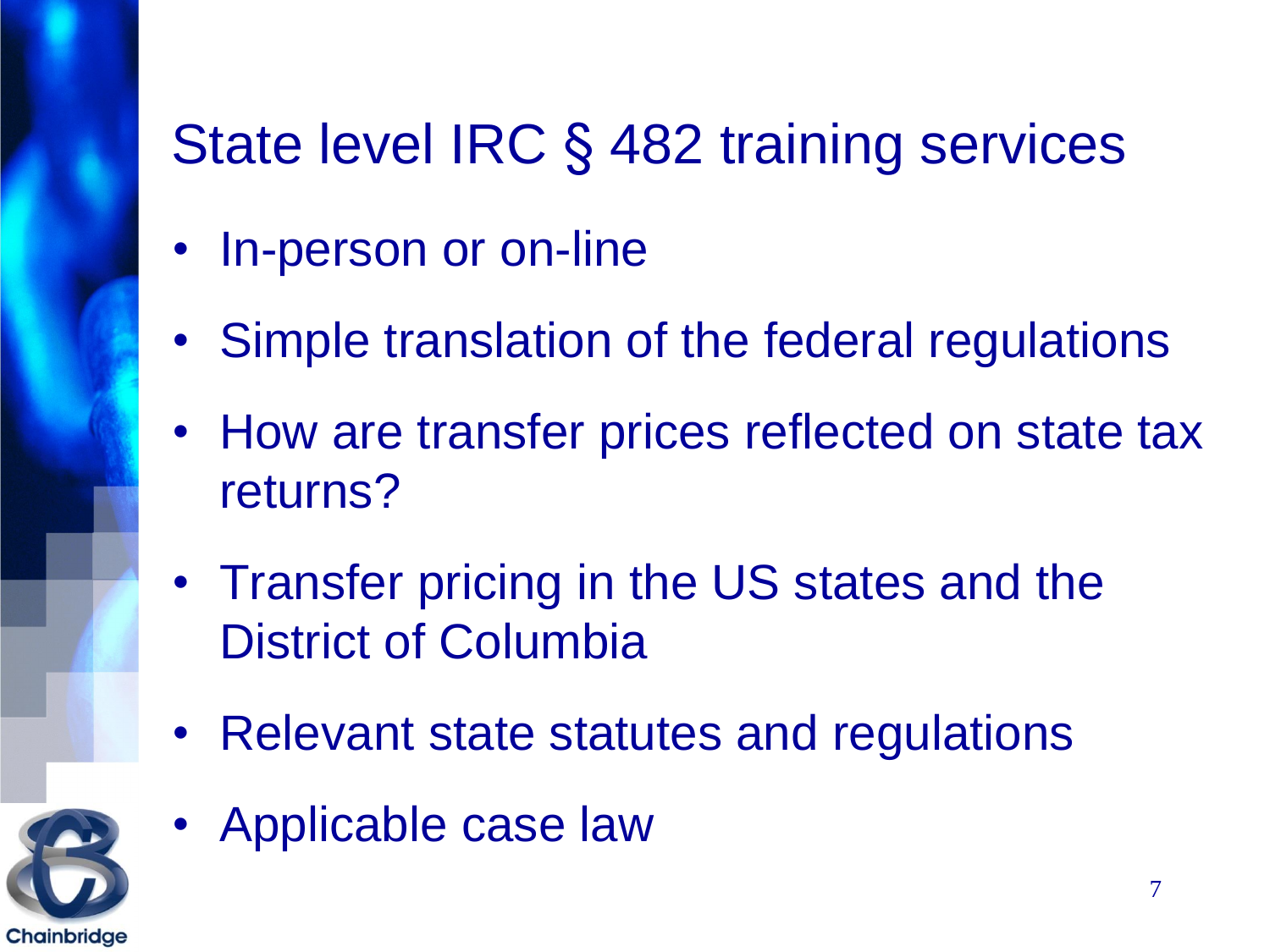# Audit Selection – our patented Preliminary Analysis service

- State provides corporate income tax data for all corporate taxpayers
- Output preliminary 482 tax adjustments
	- $\checkmark$  Total statewide tax adjustments and industry breakdown
	- $\checkmark$  Tax adjustments by taxpayer
	- $\checkmark$  Ranked list of taxpayers for State auditors' review



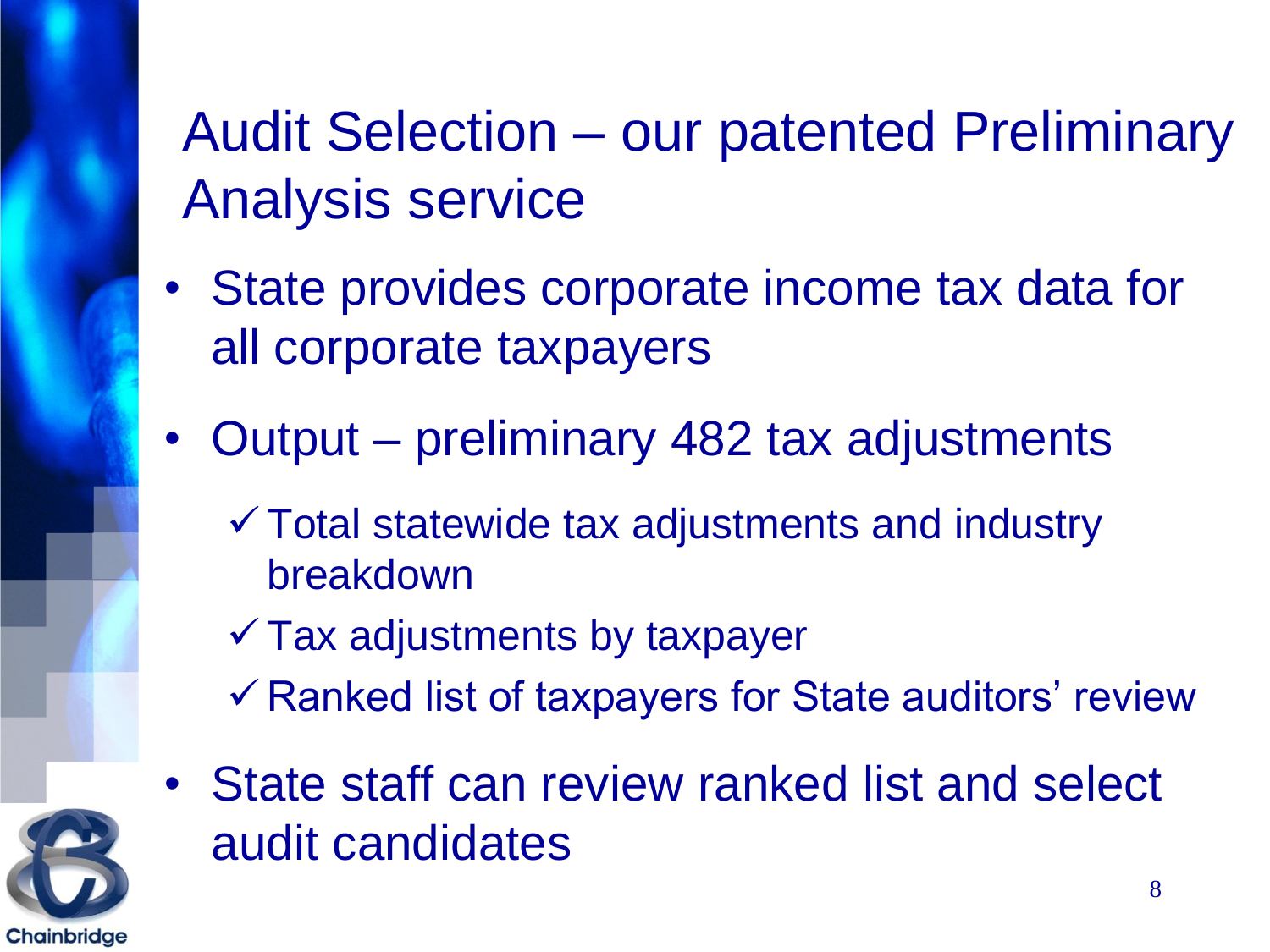#### Executive Summary Analyses

- State selects candidates
- We provide "templates" for data entry
- Develop Preliminary Analysis (important note: no functional analysis performed as required under the federal regulations)
- Deliver an Executive Summary-type document that provides results

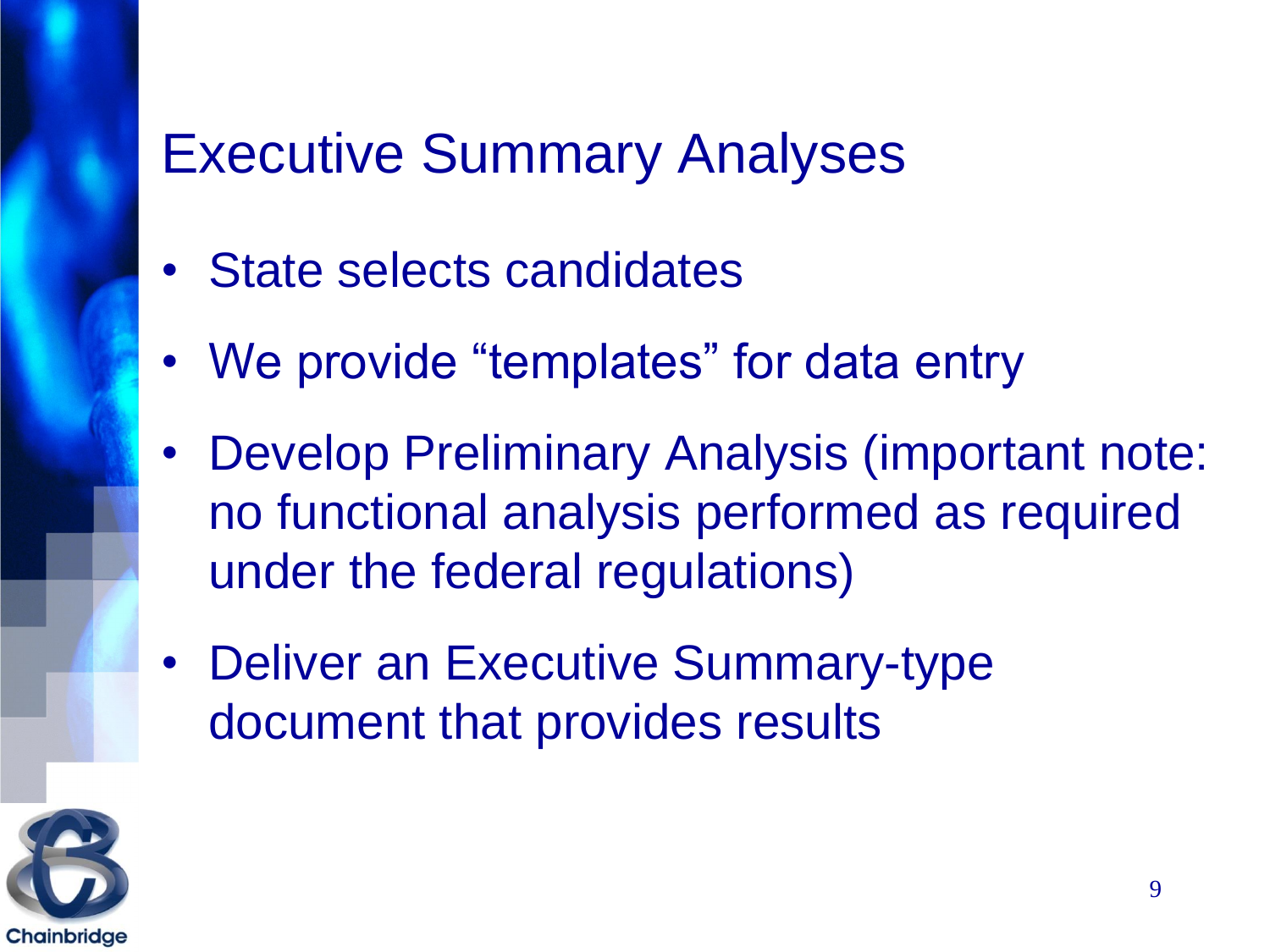#### Economist Report generation

- Customized Functional Analysis Assumption Questionnaire (FAAQ) generation and Information Document Request (IDR)
- Taxpayer response to the FAAQ taken into account and if necessary, prepare responses
- If an income allocation is warranted, generate Economist Report (ER) and Income and Tax Adjustment (ITA) document
	- $\checkmark$  Functional analysis
	- $\checkmark$  Comparables analysis
	- $\checkmark$  Taxpayer analysis
	- $\checkmark$  Income allocations and example tax adjustment computations

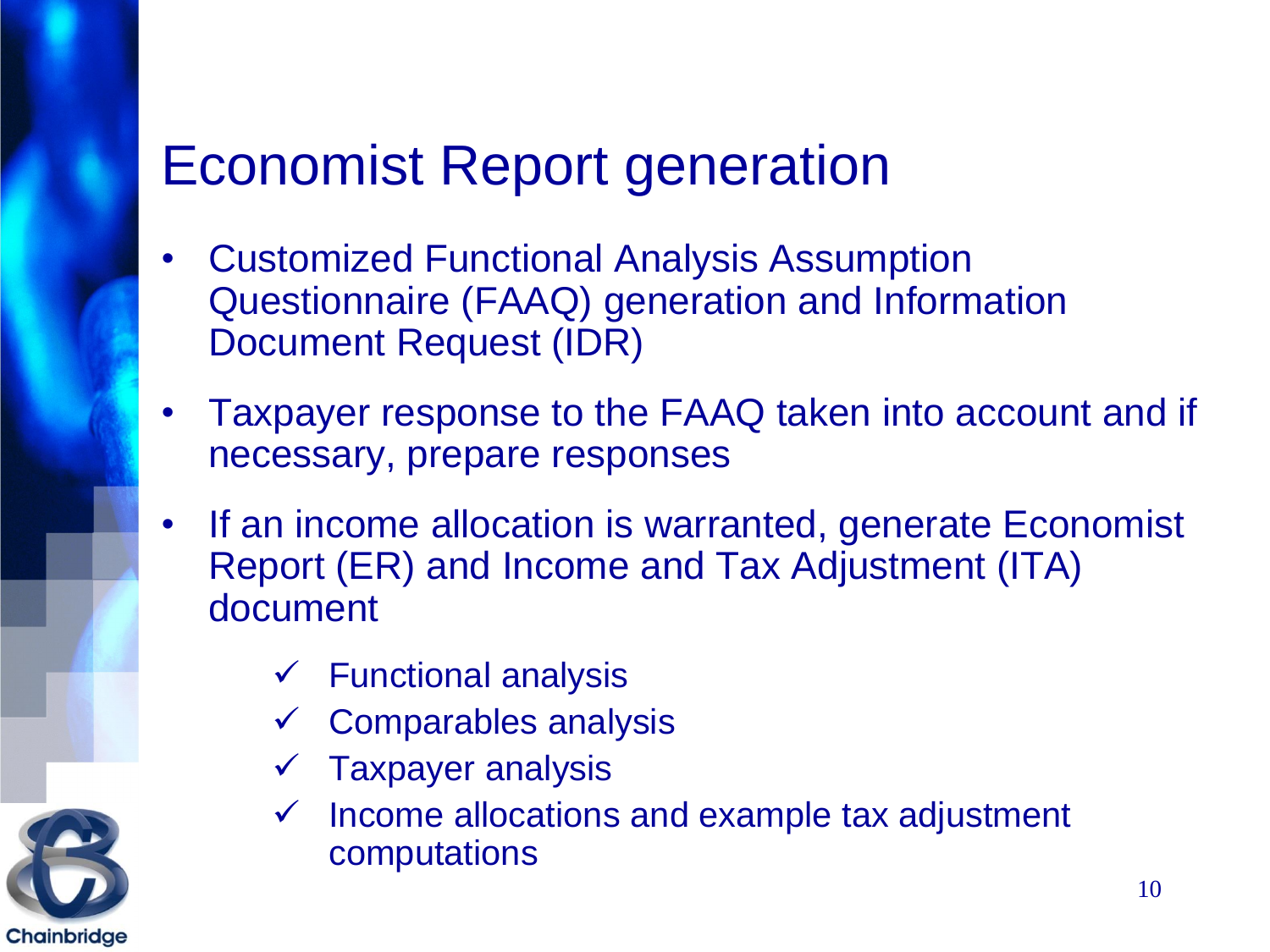# Software delivery and training -- **ComplianceLinks**

- Preliminary Analysis generation
- FAAQ generation
- Economist Report generation
- Transfer pricing audit management system
- Product demonstration
- Implementation challenges

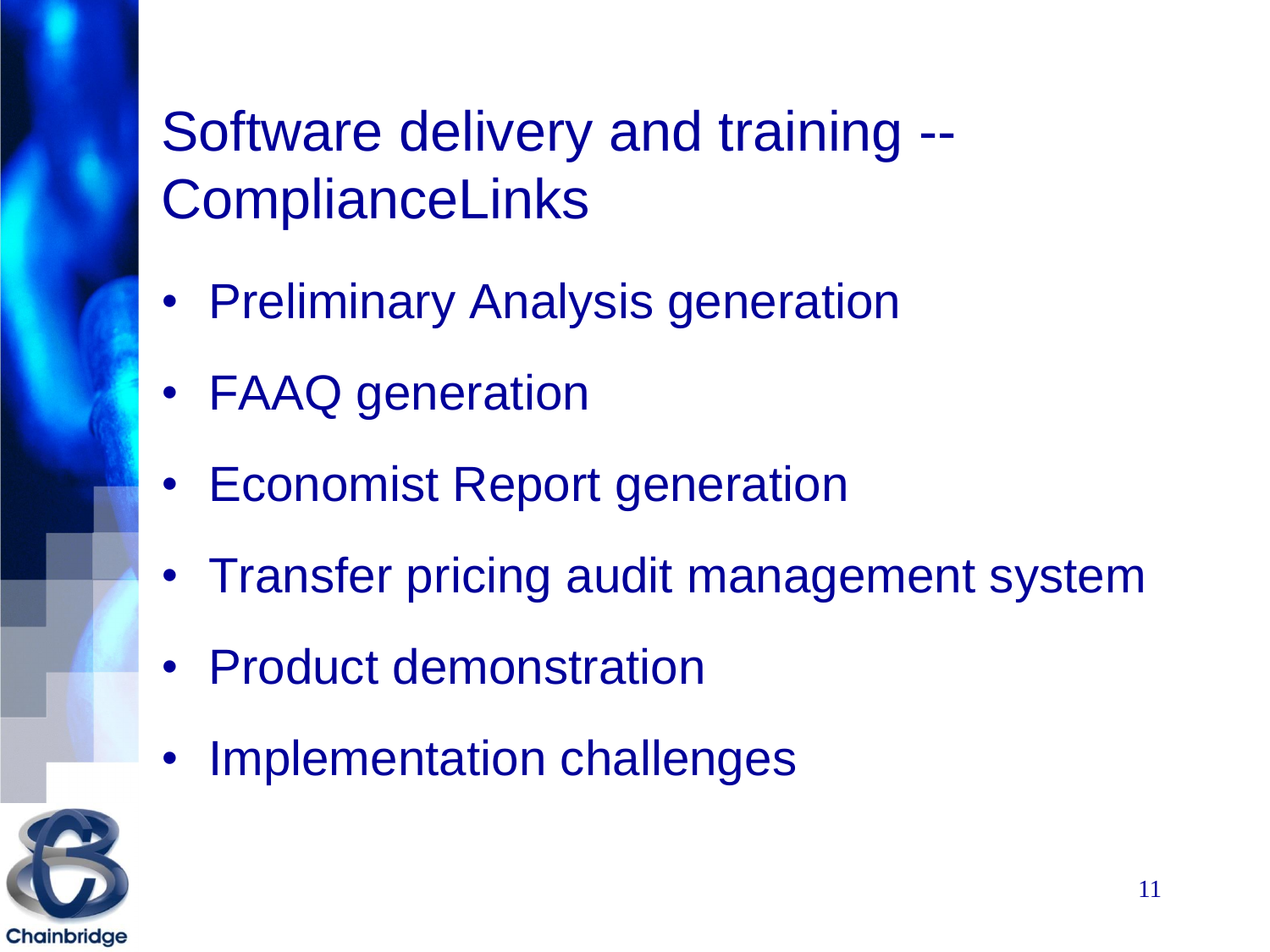#### Audit support services

- Support audits from inception through completion
- Attend informal taxpayer conferences
- Prepare responses to taxpayer inquiries/responses
- Support litigation from discovery through trial

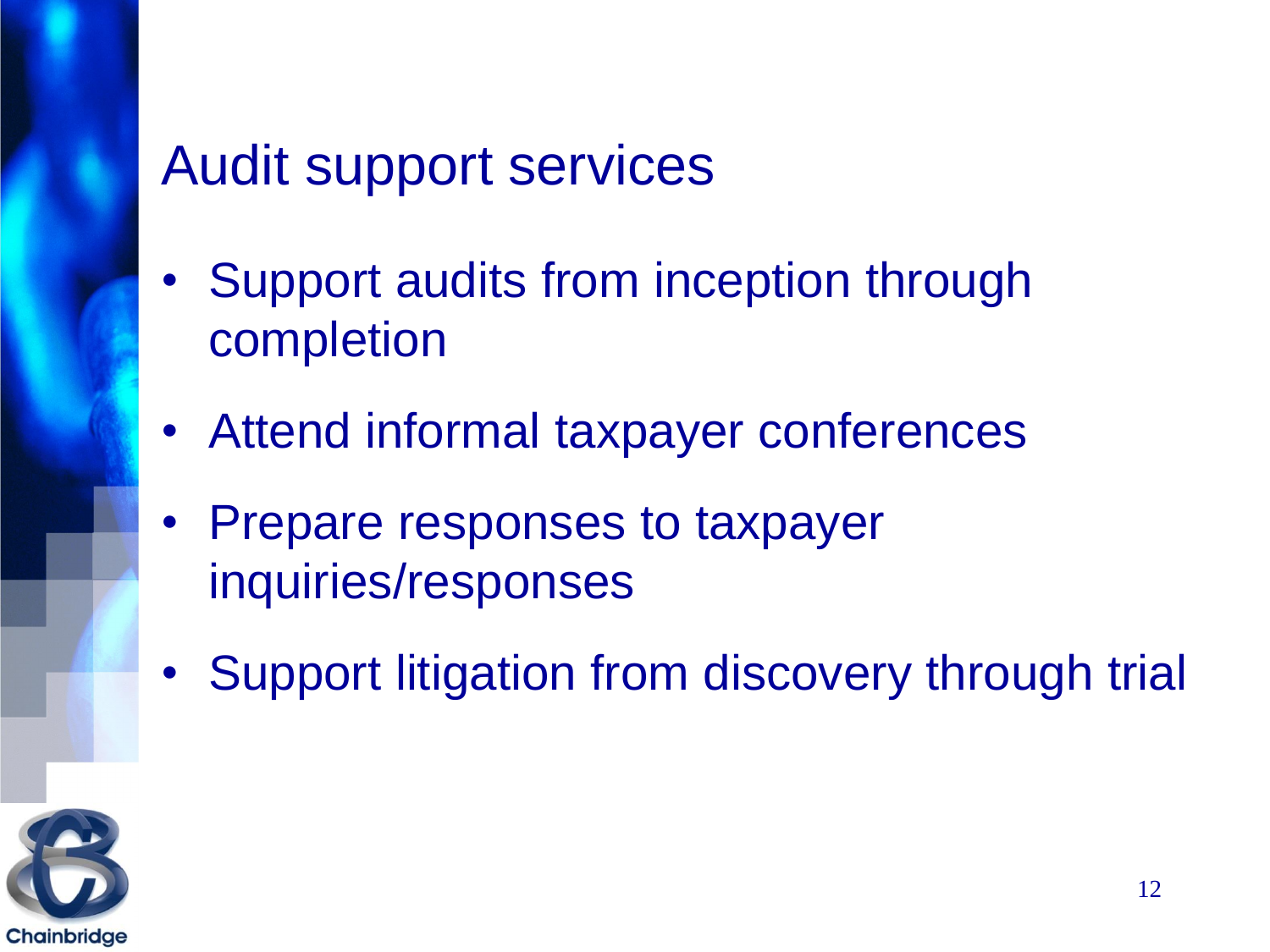#### Response to MTC questions – 1 of 8

What are the greatest challenges that states might face in improving tax compliance related to intercompany transactions that distort the reporting of income to their states?

- Training audit staff
- Selecting good candidates
- Selecting good consultants
- Possible litigation

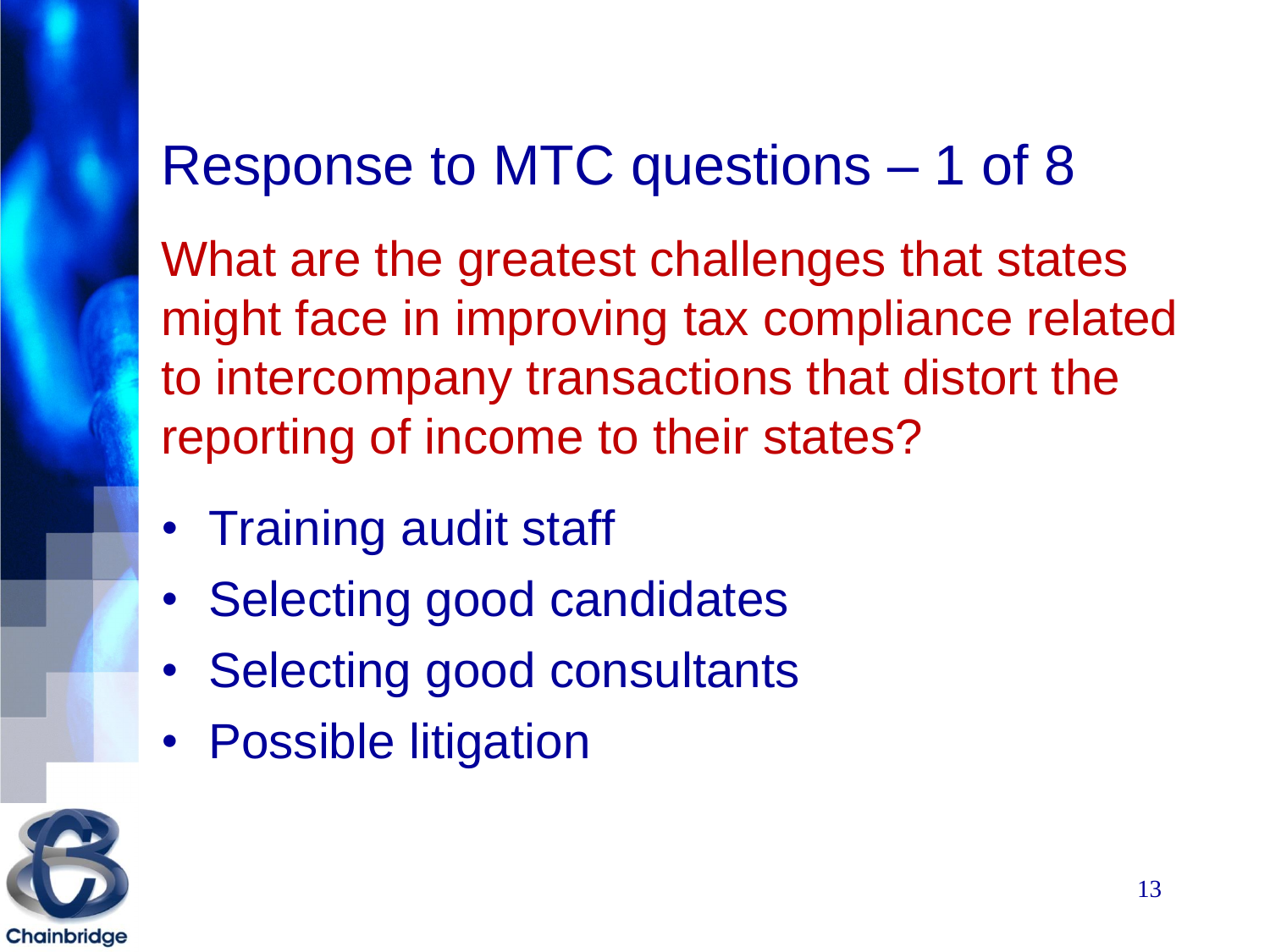#### Response to MTC questions – 2 of 8

What are some of the best ways for states to meet those challenges?

Hire experienced, objective consultants and good attorneys

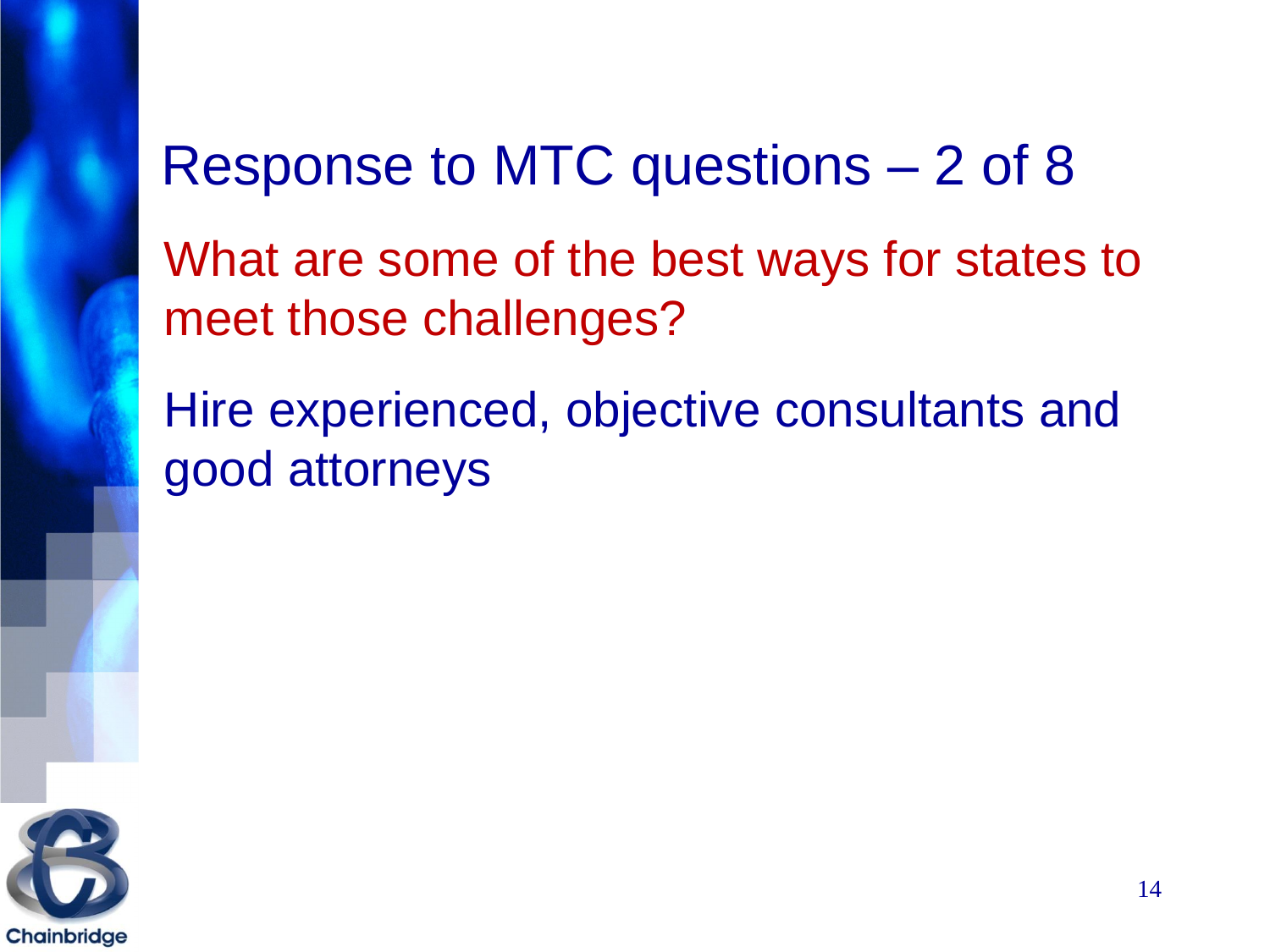#### Response to MTC questions – 3 of 8

What type of services is your firm prepared to provide states to assist with transfer pricing tax compliance and in what manner might those services be provided?

We believe that we have provided a response to this question through the body of this presentation

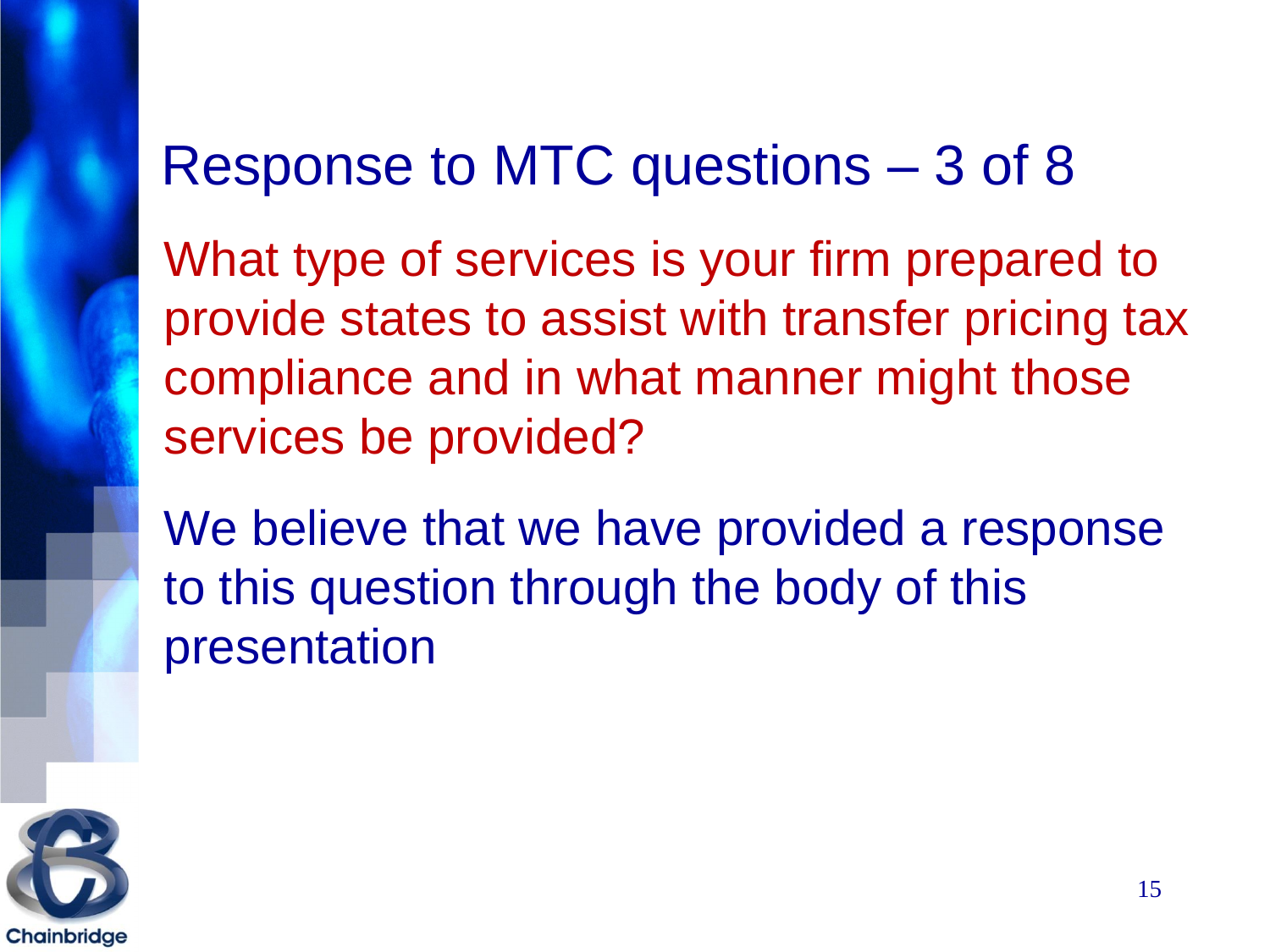#### Response to MTC questions – 4 of 8

Given the fact-intensive nature of transfer pricing work, how might states best integrate expertise in economics and statistical analysis with their audit and legal staffs in the tax administrative process?

We adapt our products and services so that they "fit" into existing state administrative and legal processes for conducting audits.

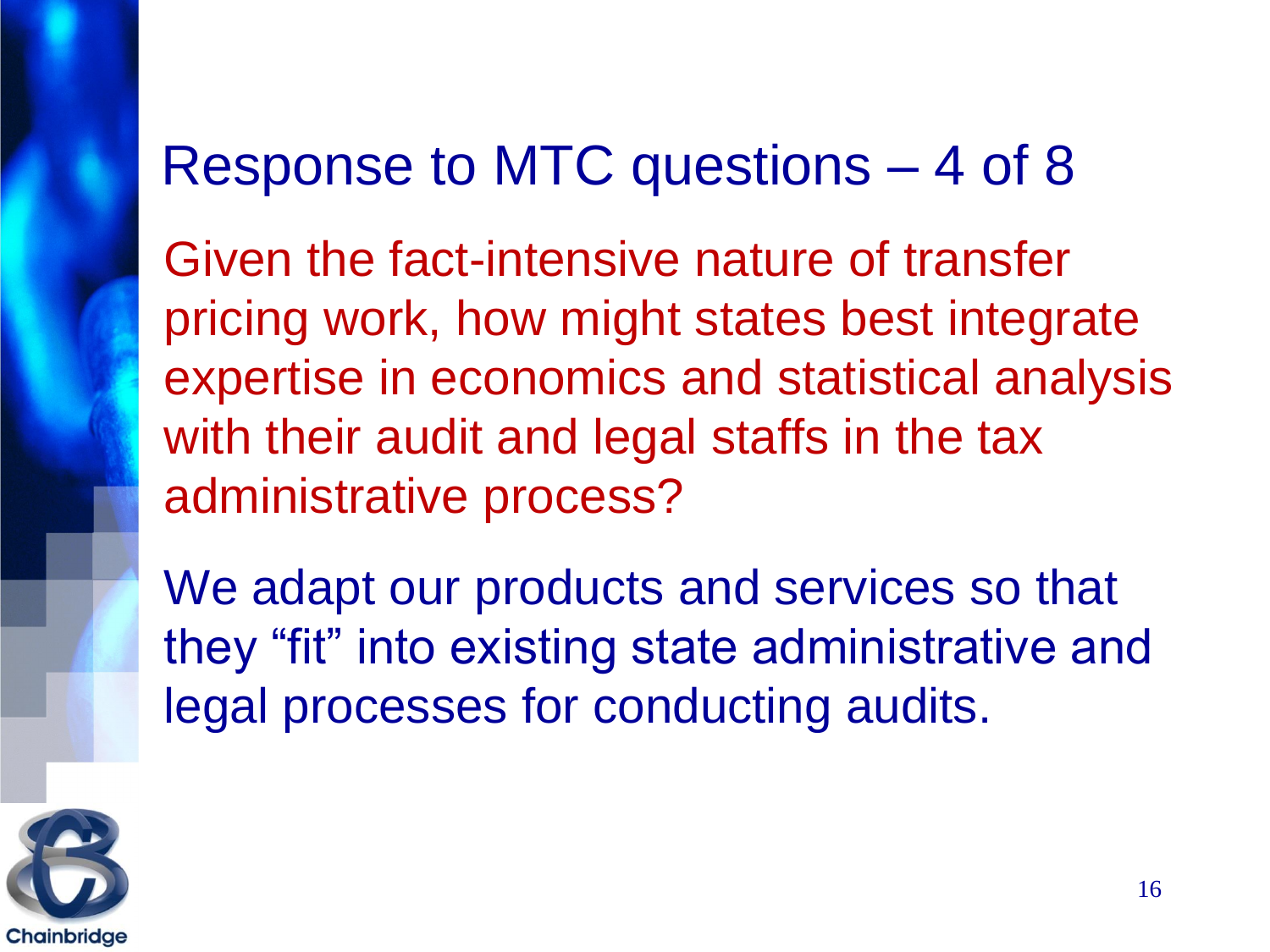# Response to MTC questions – 5 of 8

What objections will states face from taxpayers as they increase their compliance work? Which of those objections is a legitimate concern? How can states best respond to those criticisms?

- Concern about taxpayer confidentiality we take this very seriously
- Concern about validity of "Chainbridge" methods there are no "Chainbridge" methods – we use the methodology outlined in the regulations guiding the application of IRC § 482



• "Bounty hunter" argument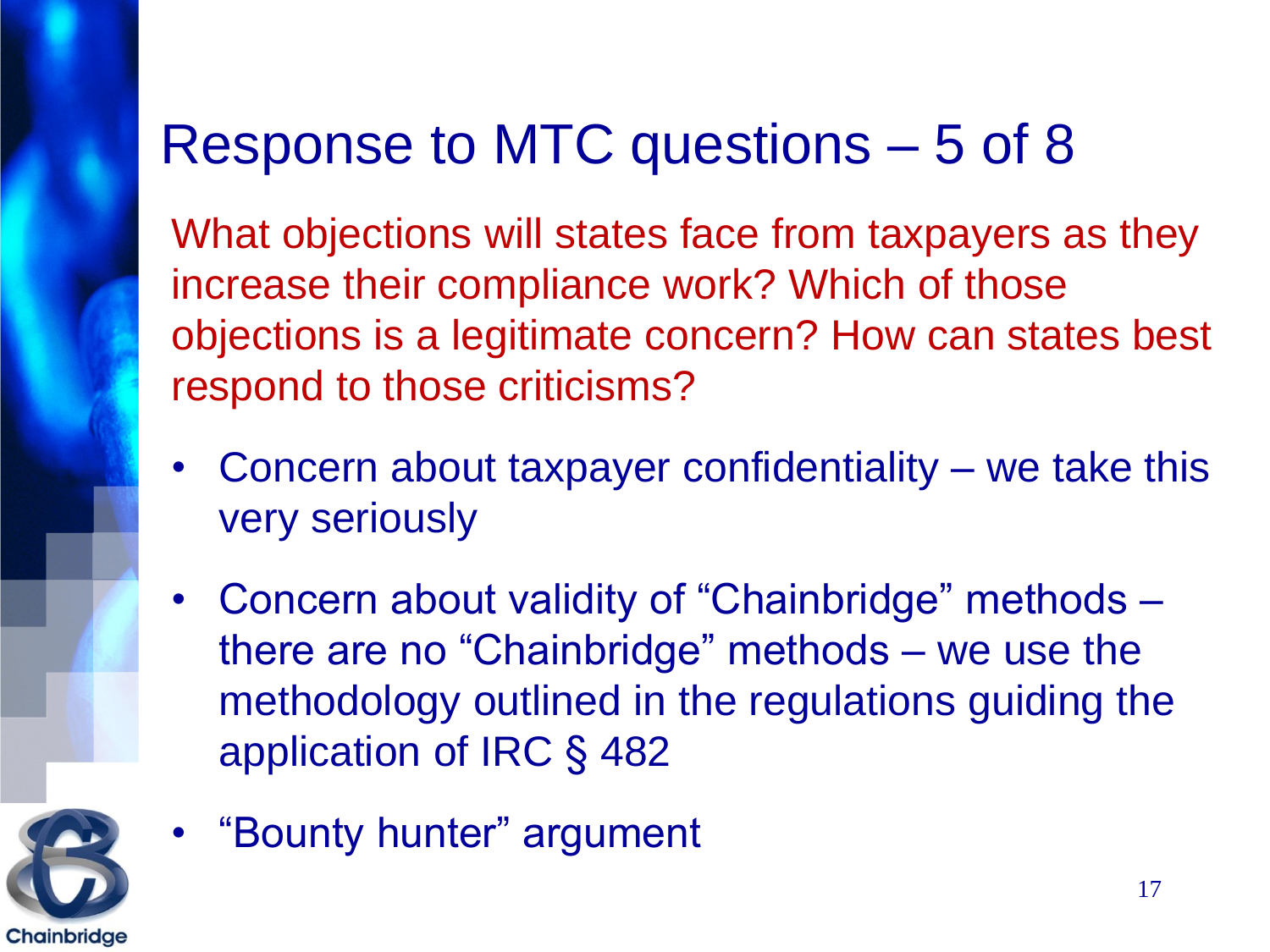# Response to MTC questions – 6 of 8

What lessons can the project states learn from other taxing authorities with regard to transfer pricing enforcement?

- IRC § 482
- Combined filing
- Addback provisions

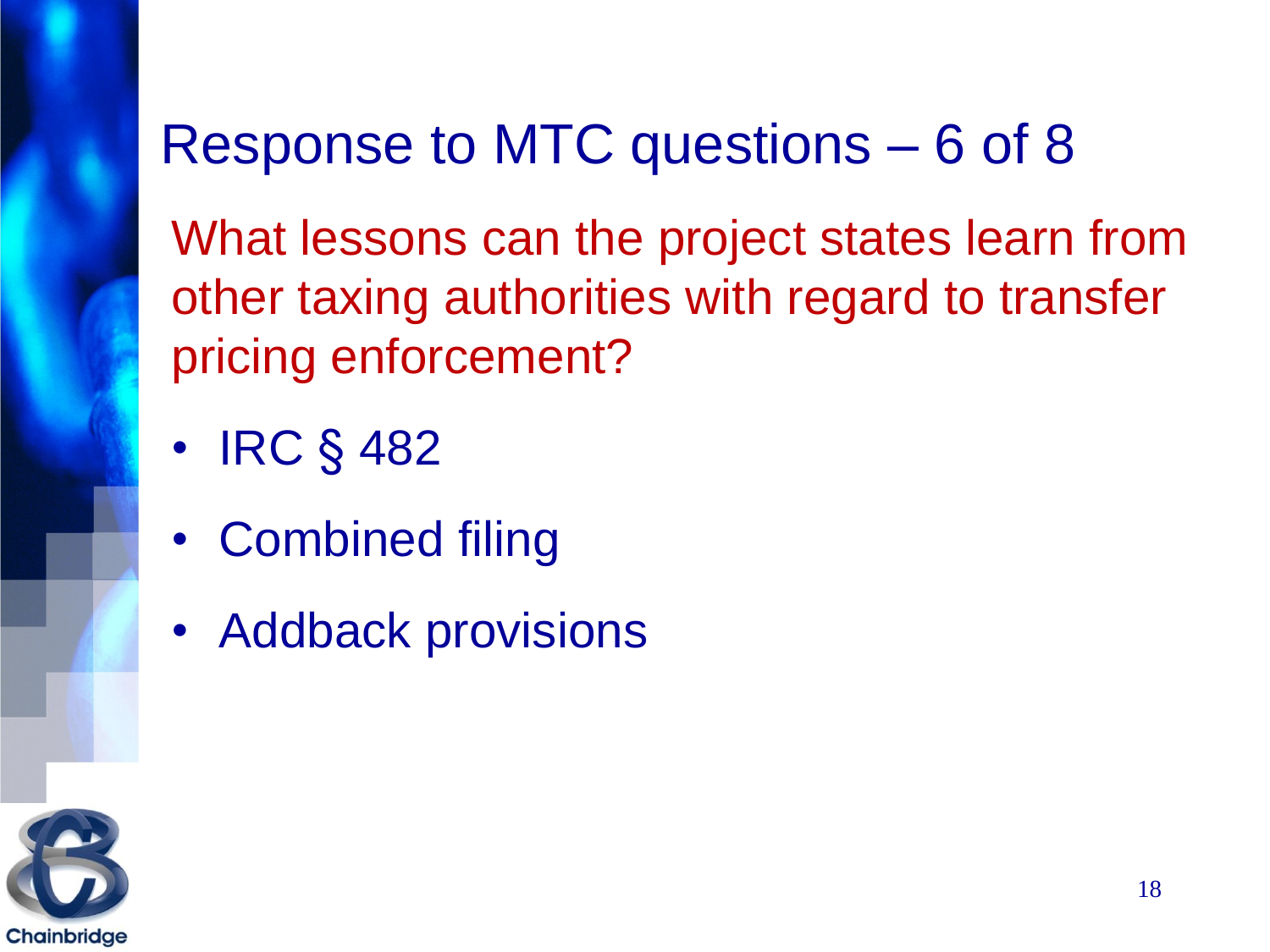#### Response to MTC questions – 7 of 8

What remedies are most effective in correcting income manipulation associated with intercompany transactions?

- Income allocations using IRC § 482
- Forced combinations in single entity states

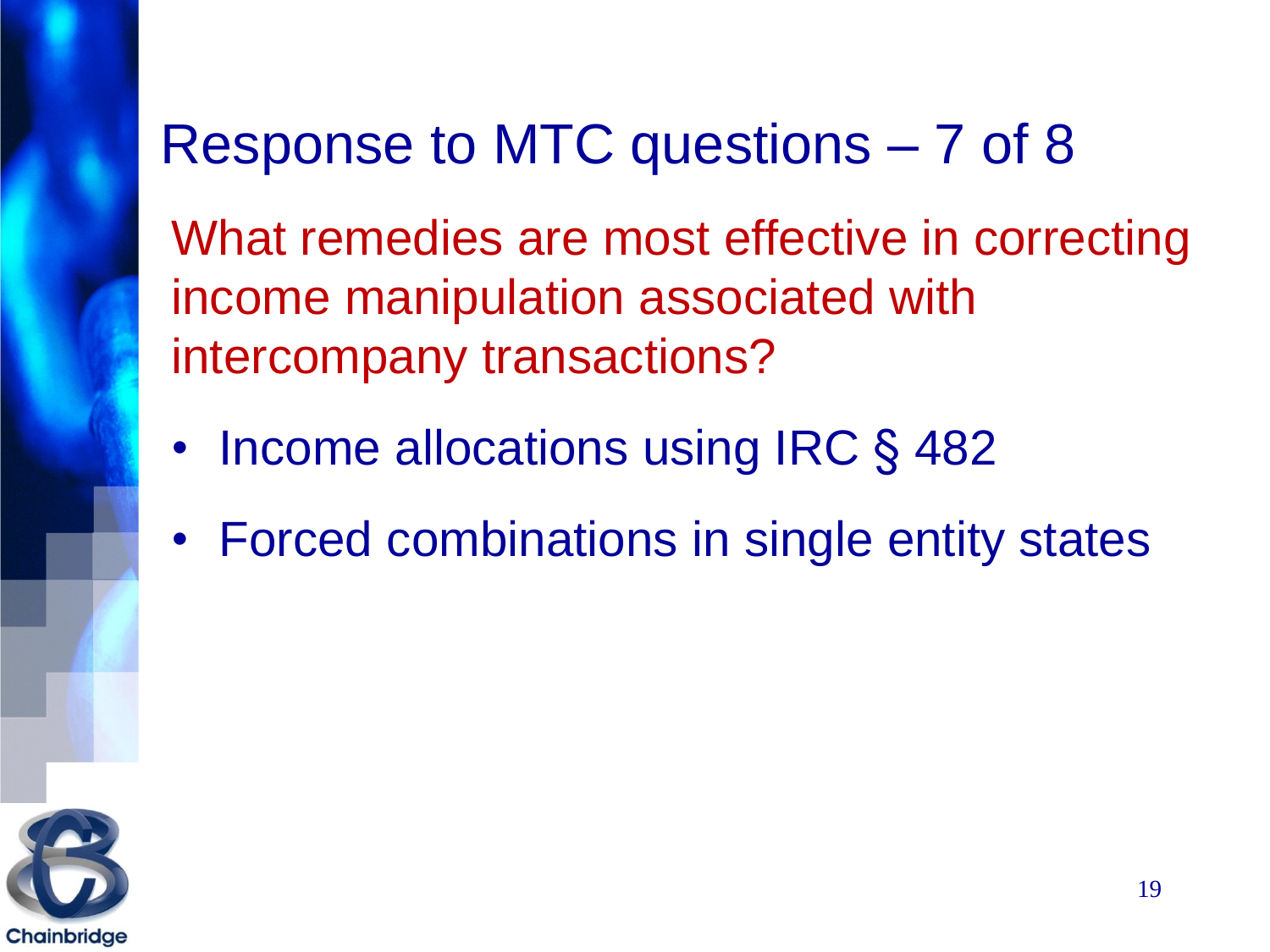# Response to MTC questions – 8 of 8

What other issues are important for states to consider in designing the project MTC Arm's-Length Adjustment Service?

- Conflicts of interest
- Lack of experience "testing" prices versus "setting" prices
- Lack of state tax experience in general
- Disingenuous offers of assistance